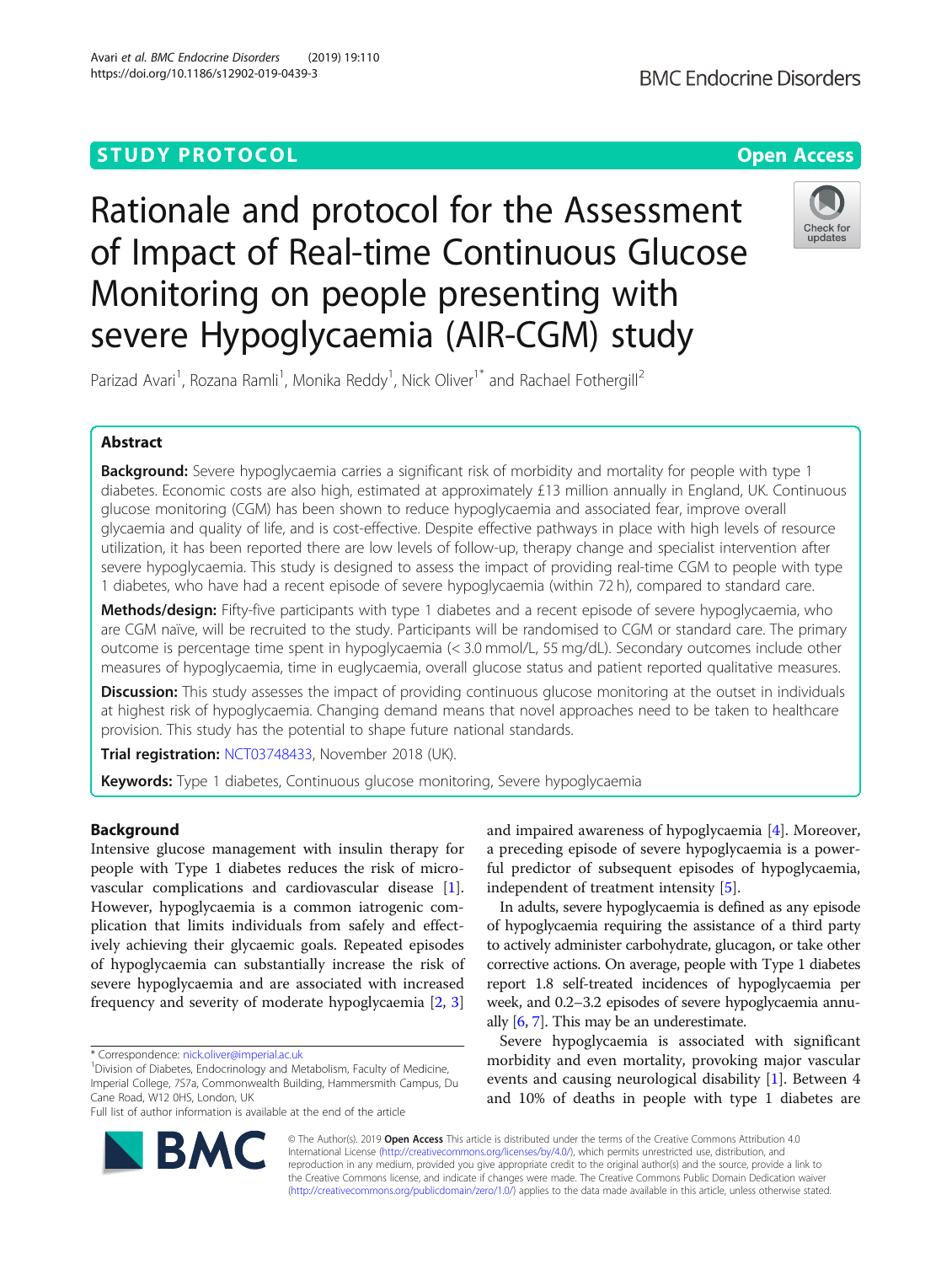attributed to hypoglycaemia [[8\]](#page-6-0) and the risk of severe hypoglycaemia increases 6-fold in people with impaired awareness of hypoglycaemia [[9\]](#page-6-0).

The impact of hypoglycaemia on health systems is widespread and includes both acute and chronic complications. In the UK diabetes consumes more than 10% of the National Health Service (NHS) budget [\[10](#page-6-0)] and in the USA a relatively greater amount is spent on type 1 compared with type 2 diabetes (8.6% of the diabetes budget compared with 5.6% of diabetes prevalence) [\[11\]](#page-6-0).

The mean costs per hospital admission for hypoglycaemia in England is estimated to be in excess of £1000, with a total direct cost of severe hypoglycaemic episodes of around £13million each year [\[12](#page-6-0)–[14\]](#page-6-0). Although hospital admissions for hypoglycaemia represent a small proportion of emergency department visits, they have substantial resource implications [\[15](#page-6-0)].

To address hypoglycaemia risk, regular self-monitoring of blood glucose up to 4–10 times daily and structured education, such as DAFNE (Dose Adjustment for Normal Eating) programme, are advocated in the National Institute of Clinical Excellence (NICE) guidance [[16\]](#page-6-0). Despite such developments, severe hypoglycaemia remains a major hazard.

Continuous glucose monitoring (CGM) devices display an estimate of blood glucose levels, with alerts and alarms for impending and established hypo- and hyperglycaemia. In type 1 diabetes, real-time CGM has been shown to reduce hypoglycaemia [\[12,](#page-6-0) [17,](#page-6-0) [18](#page-6-0)], and improve overall glycaemia in all age groups when used continuously. Furthermore, CGM is associated with improvements in quality of life [\[19\]](#page-6-0), reduced hypoglycaemia fear [[20](#page-6-0)], and is cost-effective [\[21](#page-6-0)].

In the UK, CGM is supported by NICE for people with type 1 diabetes who are willing to commit to using CGM at least 70% of the time and who have any of the following despite optimised use of insulin therapy and conventional blood glucose monitoring [\[22](#page-6-0)]:

- More than 1 episode a year of severe hypoglycaemia with no obvious preventable precipitating cause.
- Complete loss of awareness of hypoglycaemia.
- Frequent (more than 2 episodes a week) asymptomatic hypoglycaemia that is causing problems with daily activities.
- Extreme fear of hypoglycaemia.
- Hyperglycaemia (HbA1c level of 75 mmol/mol [9%] or higher) that persists despite testing at least 10 times a day.

Over the last two decades, with growing demands on the NHS, emergency medical and ambulance services have been required to redefine their role and configuration. Emergency departments are under increased pressure to discharge individuals from the emergency department directly, with review by specialist diabetes nurses or outpatient follow-up with the diabetes team.

Similar to the rest of the UK, the London Ambulance Service NHS Trust (LAS) have developed integrated care pathways for hypoglycaemia management [[23\]](#page-6-0). The referral pathway enables people with known diabetes requiring assistance for a hypoglycaemic episode to be assessed and treated by LAS, before either being transferred to hospital, or referred to their general practitioner or local NHS specialist diabetes service.

Despite development of effective hypoglycaemia pathways within emergency departments and ambulance services to primary, community and secondary care services for early review  $[24-26]$  $[24-26]$  $[24-26]$  $[24-26]$ , it has been reported that there are low levels of follow-up, therapy change and specialist input following an episode of hypoglycaemia [[27\]](#page-6-0). This is in line with the clinical experience of the authors.

The aims of this study "Assessment of the Impact of Real-time Continuous Glucose Monitoring on People Presenting with Severe Hypoglycaemia (AIR-CGM)" is to assess the impact of real-time CGM in people with type 1 diabetes, who have had a recent episode of severe hypoglycaemia (within 72 h), compared to usual care. The International Hypoglycaemia Study Group recommend reporting hypoglycaemia in studies as < 3.0 mmol/ l, and is therefore used as the basis for the primary study outcome [[28](#page-6-0)].

This is a collaborative study with the London Ambulance Service and to our best knowledge the first study to evaluate the impact of initiating real-time CGM soon after an episode of severe hypoglycaemia requiring an ambulance call-out or admission to the Emergency Department.

## Methods/Design

#### Design

This is a randomised, controlled trial comparing the impact of real-time CGM with usual care following severe hypoglycaemia (Fig. [1\)](#page-2-0). Fifty-five participants will be followed up for 12 weeks.

#### Eligibility - inclusion criteria

Participants are included if:

- Adults aged > 18 years;
- Episode of severe hypoglycaemia requiring ambulance call-out or emergency department attendance within 72 h;
- Type 1 diabetes confirmed on the basis of clinical features;
- Type 1 diabetes for greater than 3 years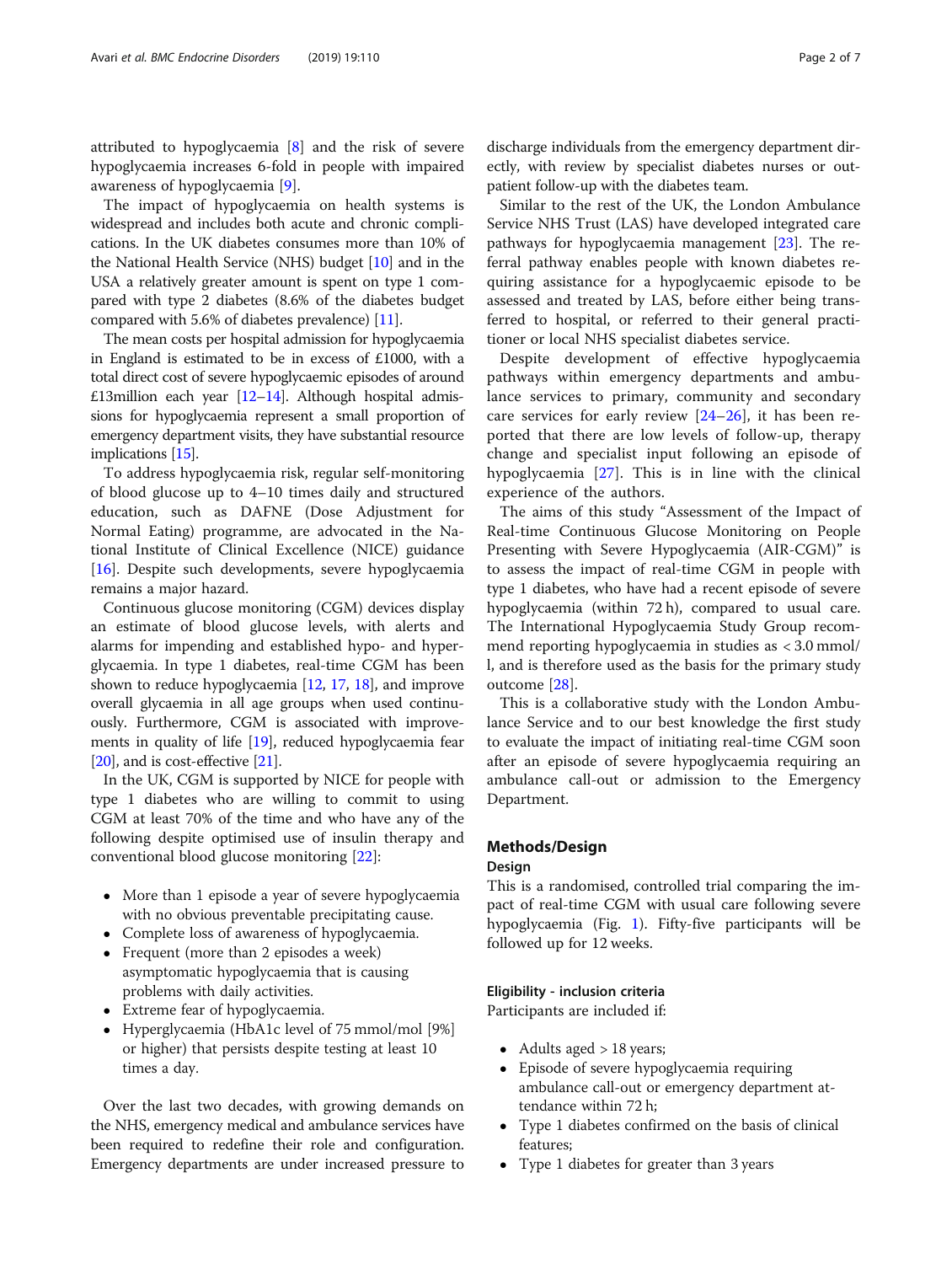

<span id="page-2-0"></span>

# Eligibility - exclusion criteria

Participants are excluded if:

- CGM or flash glucose monitoring (Abbott Freestyle Libre device) used within the last 6 months (except for short periods of diagnostic blinded use under clinic supervision)
- Use of pre-mixed insulin;
- Pregnant or planning pregnancy;
- Breastfeeding;
- Enrolled in other clinical trials;
- Active malignancy or under investigation for malignancy;
- Reduced manual dexterity;
- Severe visual impairment;
- No access to smartphone or computer;
- Unable to participate due to other factors, as assessed by the Chief Investigators.

The aim of this study is to recruit people with type 1 diabetes at high-risk for recurrent severe hypoglycaemia who may benefit from CGM usage. The study population is in keeping with other clinical studies of adults at highest risk of hypoglycaemia (eg. HypoDE [\[29\]](#page-6-0), IN CONTROL [[30](#page-6-0)] and I-HART CGM [\[31\]](#page-6-0)) and will include participants with long diabetes duration, hypoglycaemia-associated autonomic failure, as well as people experiencing their first episode of severe hypoglycaemia resulting from transient risk factors. People with enduring risks that may not be modified by CGM (such as drug or alcohol use) will be assessed on an individual basis and may be excluded with these data reported at the study end.

## Sample size and feasibility

London Ambulance Service NHS Trust (LAS) provides emergency services to a population of 8.6 million in London. The Ambulance service covers an area of approximately 620 mile<sup>2</sup>, supporting 39 Acute Trusts and 32 primary care Clinical Commissioning Groups (CCG). LAS attends approximately 20,000 diabetes related emergencies per year [[23](#page-6-0)]. In 2015, the LAS recorded 2152 emergency calls for hypoglycaemia within North West London only (i.e. Harrow, Hillingdon, Brent, North Central, Hounslow and Hammersmith/Fulham). Of these, 64% of callouts resulted in conveyance to the Emergency Department. Furthermore, between 1st of April 2017 and 31st of March 2018 the LAS received 10,490 emergency calls for hypoglycaemia across Greater London, with 58.78% of these incidents conveyed to Emergency Departments.

In terms of attendances to the emergency departments, between 1st March 2014 and 28th February 2015, there were 236 attendance episodes at Imperial College Healthcare NHS Trust, with a coded diagnosis of hypoglycaemia.

Based on our previous findings from technology trials, we estimate the percentage time spent in hypoglycaemia (< 3.0 mmol/l) to be 64% lower in the CGM group compared to the self-monitoring group [mean (SD): CGM group 2.1% (2.3%); self-monitoring group 5.8% (5.9%)]. To demonstrate that difference as significant at  $p < 0.05$ and with 80% power, 25 participants would be needed in each group. To allow for a 10% drop-out 55 participants will be recruited.

# Recruitment

Recruitment is undertaken in collaboration with the LAS and the Emergency Departments of local NHS hospitals serving a diverse population in London (St Mary's Hospital and Charing Cross Hospital; Fig. [2](#page-3-0)). LAS's Referral Support Team will undertake pre-screening eligibility checks of individuals who have experienced severe hypoglycaemia and recover well enough following treatment by LAS clinicians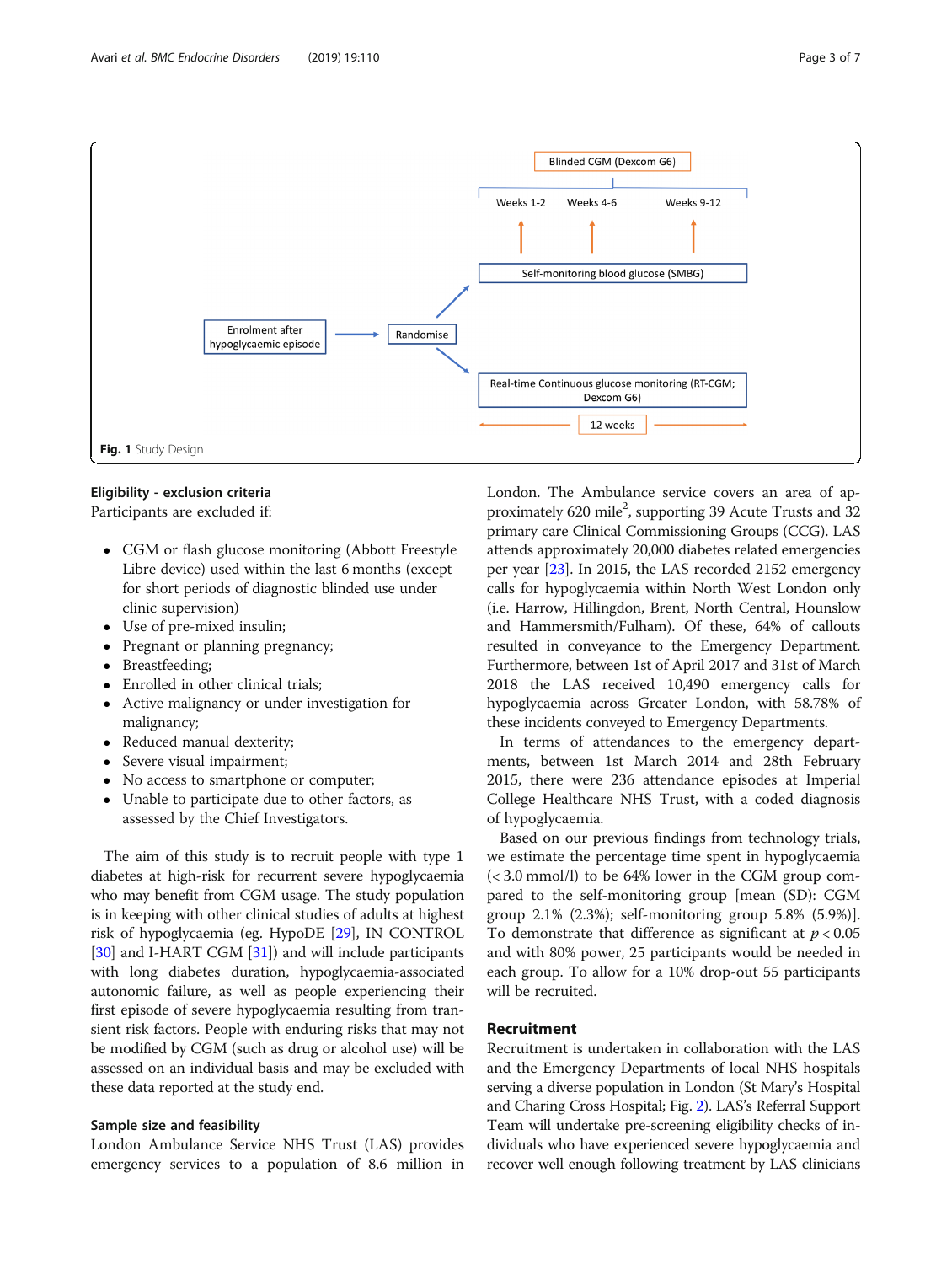<span id="page-3-0"></span>

to be left on scene (not transported to hospital). If the patient meets the study inclusion criteria, their details will be passed to a clinician in the Emergency Operations Centre who will contact the person within 2 h by telephone to check on their welfare. If the person has capacity and is well, the clinician will introduce the study and gain verbal consent to pass their name and telephone number, securely, to the research team (Fig. 2).

Potential participants will be identified from the Emergency Departments on a daily retrospective database search on admissions using the diagnosis code "hypoglycaemia".

#### Screening visit and enrolment

Following informed consent, study participants will give a full medical and medication history, as well as undergo a physical examination and ECG. Venous blood will be taken at 9 am for measurement of HbA1c, plasma glucose, renal function, serum C-peptide, thyroid function test, 9 am cortisol and coeliac screen (tissue transglutaminase antibody). A random urine sample will also taken for measurement of albumin:creatinine ratio, and women of childbearing age will have a urine pregnancy test to exclude pregnancy. If participants meet the inclusion criteria, they will be enrolled on to the study and complete questionnaires (Diabetes treatment satisfaction questionnaire

[DTSQ], Gold Score, CGM usability, Problem Areas in Diabetes [PAID], and Fear of hypoglycaemia survey score [HFS-2]). Potential participants will be excluded if adrenal insufficiency is identified and will undergo appropriate investigation and treatment to address this. Additionally, if thyroid function is overtly abnormal or untreated coeliac disease is identified, as this may contribute to their ongoing potential for hypoglycaemia, the participant will be withdrawn.

Enrolled participants will be randomised to real-time CGM or self-monitoring blood glucose (SMBG) group. Randomisation to be performed using [sealedenvelope.](http://sealedenvelope.com) [com](http://sealedenvelope.com) and stratified by insulin delivery modality.

The real-time CGM group will receive Dexcom G6 transmitter and sensors, as well as a structured education refresher focusing on hypoglycaemia avoidance, recognition, and management. Participants in the SMBG group will receive the same structured education refresher focusing on hypoglycaemia avoidance, recognition, and management. All education is delivered from a predefined curriculum and is supported by independent written materials.

Participants will be instructed to test their capillary blood glucose if symptoms of hypo- or hyperglycaemia occur, in case of sensor failure or if the sensor glucose is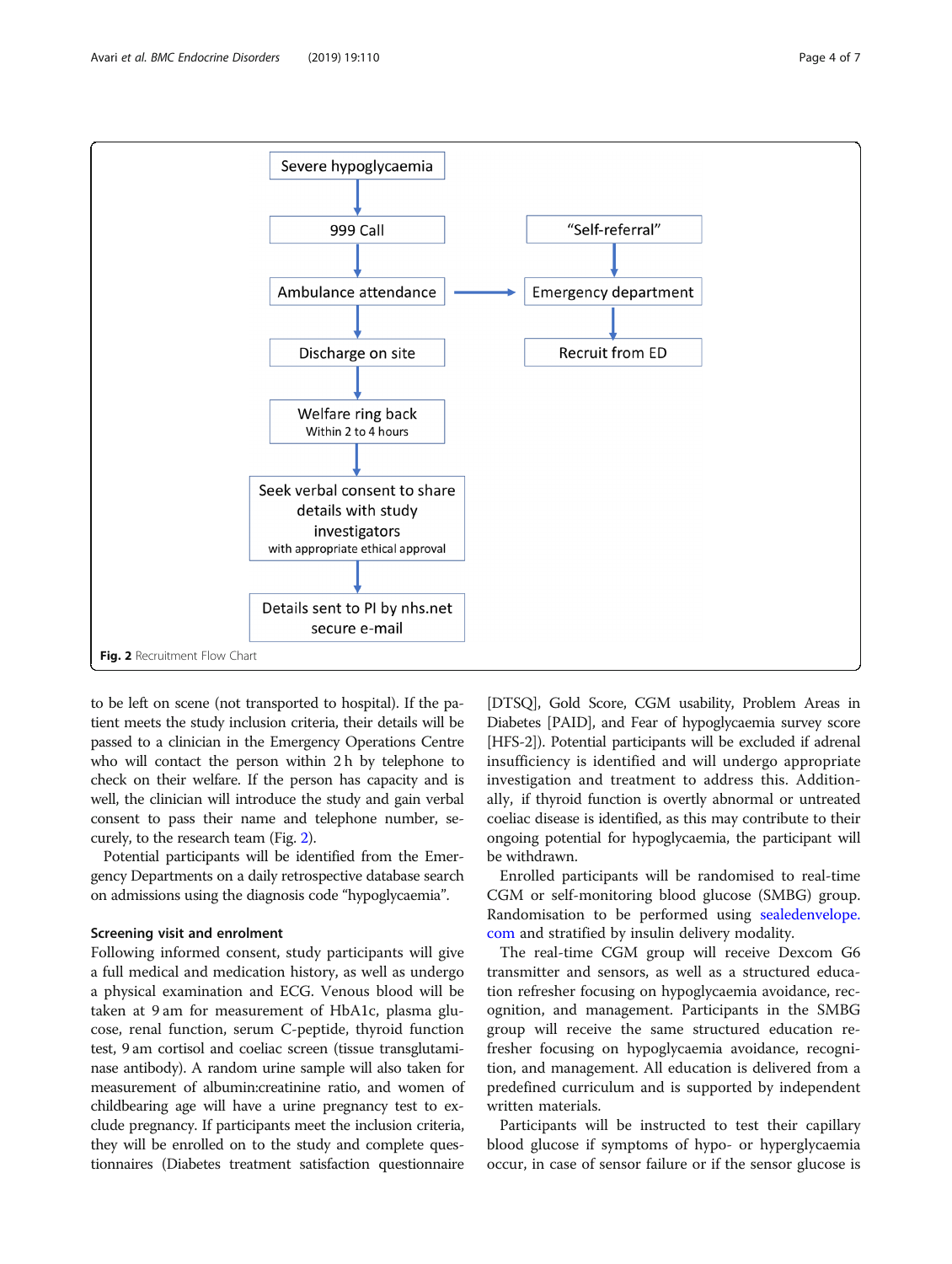out of the desired range  $(3.9 \text{ mmol/L} - 13.3 \text{ mmol/L}$ , 70 mg/dL – 240 mg/dL). Sensor change for the Dexcom G6 is required every 10 days as per manufacturer's guidance (or sooner in event of sensor failure). Low glucose alert settings are standardised at 4.4 mmol/L (80 mg/dL) for all participants at the start of the study and may be reduced to 4.0 mmol/L (70 mg/dL) at week 2 during the telephone visit depending on participant preference. High glucose alerts can be personalised.

The SMBG group will additionally undergo blinded CGM at weeks 1 and 2, weeks 4 to 6 and weeks 9 to 12 using the Dexcom G6 system. Participants in this group will be shown how to insert the Dexcom G6 at the first clinic visit and sensors are provided so they can do this at home.

#### Follow-up visits

Participants will be provided telephone support twice in the first week, then weekly for the next 3 weeks, and every 2 weeks thereafter, to optimise glucose and reduce the risk of further hypoglycaemia.

Participants in the CGM group with an iOS or Android smartphone will be able to upload and share data with the Research team through the manufacturer's software. Participants who do not have a smartphone can upload their CGM data using a PC or Mac desktop computer with their CGM receivers. In total, participants will use CGM for 12 weeks.

Participants in the SMBG group will be asked to selfmonitor a minimum of 4 times daily and upload data using appropriate software. They will receive telephone support from the research team, based on their SMBG data, at the same time points as the CGM group, to optimise glucose and reduce the risk of further hypoglycaemia. Blinded CGM data from the SMBG group will be uploaded at the end of the study.

## End of study

At the end of the study (i.e. at end of 12 weeks), repeat blood tests to assess HbA1c will be performed and questionnaires similar to that at baseline will be completed. Study equipment is returned, and individuals will resume to their standard care. Table 1 outlines a summary of participant visits.

# Study Outcomes

## Primary outcome

The primary outcome is percentage time spent in hypoglycaemia (< 3.0 mmol/L, 55 mg/dL).

## Secondary outcomes

 Number of episode of serious hypoglycaemia (defined as a sensor glucose < 3.0 mmol/L (55 mg/dL)  $for > 20 min$ )

|                                             | <b>Clinic Visit 1</b><br>(Screening &<br>Randomisation) | <b>End of Week</b> |                         |                           |                           |                    |                           |                           |                           |                |                           |                |                             |
|---------------------------------------------|---------------------------------------------------------|--------------------|-------------------------|---------------------------|---------------------------|--------------------|---------------------------|---------------------------|---------------------------|----------------|---------------------------|----------------|-----------------------------|
|                                             |                                                         | 1                  | $\overline{\mathbf{2}}$ | 3                         | 4                         | 5                  | 6                         | $\overline{7}$            | 8                         | 9              | 10                        | 11             | Week 12 (Clinic<br>Visit 2) |
| History                                     | x                                                       |                    |                         |                           |                           |                    |                           |                           |                           |                |                           |                |                             |
| Medication history                          | x                                                       |                    |                         |                           |                           |                    |                           |                           |                           |                |                           |                |                             |
| ECG                                         | x                                                       |                    |                         |                           |                           |                    |                           |                           |                           |                |                           |                |                             |
| Physical examination                        | x                                                       |                    |                         |                           |                           |                    |                           |                           |                           |                |                           |                |                             |
| Urine pregnancy test                        | x                                                       |                    |                         |                           |                           |                    |                           |                           |                           |                |                           |                |                             |
| HbA1c                                       | x                                                       |                    |                         |                           |                           |                    |                           |                           |                           |                |                           |                | x                           |
| Glucose                                     | x                                                       |                    |                         |                           |                           |                    |                           |                           |                           |                |                           |                |                             |
| Renal function                              | x                                                       |                    |                         |                           |                           |                    |                           |                           |                           |                |                           |                |                             |
| <b>TFT</b>                                  | x                                                       |                    |                         |                           |                           |                    |                           |                           |                           |                |                           |                |                             |
| 9am cortisol                                | x                                                       |                    |                         |                           |                           |                    |                           |                           |                           |                |                           |                |                             |
| Coeliac screen                              | x                                                       |                    |                         |                           |                           |                    |                           |                           |                           |                |                           |                |                             |
| C-peptide                                   | x                                                       |                    |                         |                           |                           |                    |                           |                           |                           |                |                           |                |                             |
| Gold Score                                  | x                                                       |                    |                         |                           |                           |                    |                           |                           |                           |                |                           |                | x                           |
| Participant interview                       | x                                                       |                    |                         |                           |                           |                    |                           |                           |                           |                |                           |                | x                           |
| <b>QoL Questionnaires</b>                   | x                                                       |                    |                         |                           |                           |                    |                           |                           |                           |                |                           |                | $\boldsymbol{\mathsf{x}}$   |
| <b>Diabetes Education</b>                   | x                                                       |                    |                         |                           |                           |                    |                           |                           |                           |                |                           |                |                             |
| Randomisation                               | x                                                       |                    |                         |                           |                           |                    |                           |                           |                           |                |                           |                |                             |
| CGM education                               | x                                                       |                    |                         |                           |                           |                    |                           |                           |                           |                |                           |                |                             |
| <b>CGM</b> insertion                        | x                                                       | x                  | x                       | x                         | x                         | $\pmb{\mathsf{x}}$ | x                         | $\boldsymbol{\mathsf{x}}$ | $\pmb{\times}$            | $\pmb{\times}$ | $\pmb{\times}$            | $\pmb{\times}$ |                             |
| Telephone consultation                      |                                                         | x (twice)          | $\pmb{\times}$          | $\boldsymbol{\mathsf{x}}$ | $\boldsymbol{\mathsf{x}}$ |                    | $\boldsymbol{\mathsf{x}}$ |                           | $\boldsymbol{\mathsf{x}}$ |                | $\boldsymbol{\mathsf{x}}$ |                |                             |
| CGM group - CGM<br>download                 |                                                         | x (twice)          | x                       | x                         | x                         |                    | x                         |                           | x                         |                | x                         |                | x                           |
| <b>SMBG Group -Meter</b><br>download        |                                                         | x (twice)          | х                       | х                         | x                         |                    | х                         |                           | x                         |                | x                         |                | x                           |
| <b>SMBG Group - Blinded</b><br>CGM download |                                                         |                    | x                       |                           |                           |                    | x                         |                           |                           |                |                           |                | x                           |
| Research clinic visit                       | x                                                       |                    |                         |                           |                           |                    |                           |                           |                           |                |                           |                | x                           |

Table 1 Summary table of investigations, treatment and assessments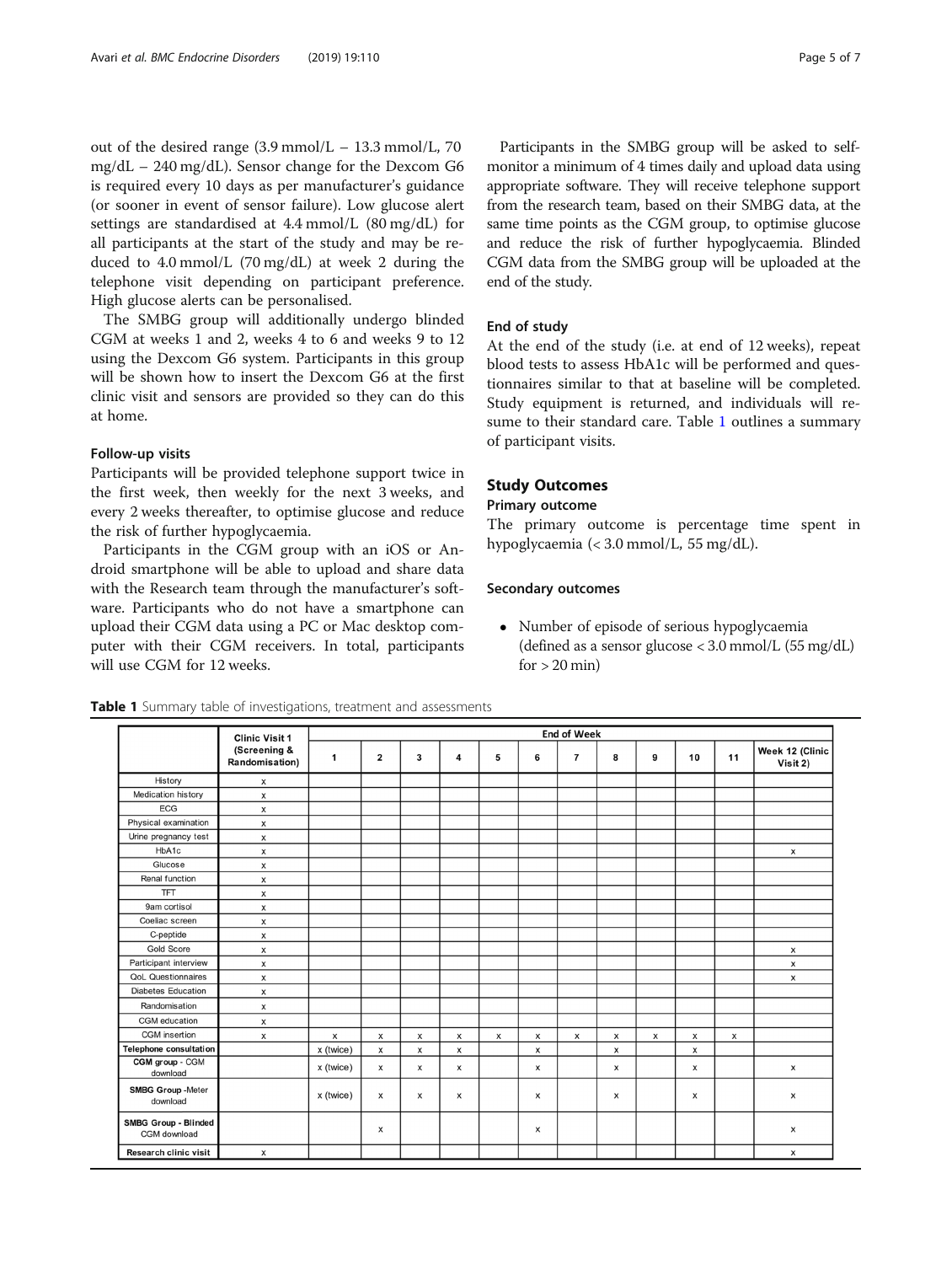- Number of episodes of severe hypoglycaemia requiring third party assistance
- Percentage time spent in hypoglycaemia  $( $3.9 \text{ mmol/L}$ ,  $70 \text{ mg/dL}$ )$
- Percentage time in euglycaemia (3.9–7.8 mmol/L, 70-140 mg/dL)
- Percentage time spent in target (3.9-10 mmol/L, 70-180 mg/dL)
- Percentage time spent in hyperglycaemia (> 10 mmol/L, 180 mg/dL)
- Number hypoglycaemic excursions
- Glucose variability
- $-HhA1c$
- Ambulance call-out rates
- Summary measure of quality of life from questionnaires (DTSQ, CGM usability, PAID, HFS2)
- Gold score
- Cost effectiveness

#### Ethics, informed consent and safety

The study is conducted in accordance with the recommendations for physicians involved in research on human subjects adopted by the 18th World Medical Assembly, Helsinki 1964 and later revisions.

Written consent is obtained from each participant by the research team after full explanation, an information leaflet offered, and time allowed for consideration. The right of the participant to refuse to participate, or continue participating, without giving reasons and without prejudicing further treatment is respected. The Chief Investigator ensures that participant confidentiality is respected, and local data protection requirements are met, in line with the Data Protection Act 2018.

Only research staff trained in Good Clinical Practice participate in the project to obtain informed consent and conduct procedures. The study is subject to inspection and audit by the sponsors, ensuring adherence to Good Clinical Practice and other aspects of research governance.

All adverse events (serious and non-serious) will be reported to the Chief Investigator in the first instance.

### Data

Data are locally collected and transferred to the central database. The data are coded and anonymised and then stored in an encrypted folder in a password protected computer.

#### Publication policy

The results arising from this project will be disseminated by peer reviewed scientific journals, internal report, conference presentation and publication on websites. No identifiable personal data will be published.

All participants will be informed of the results at the conclusion of the study and details of any

publications that arise from the study will be disseminated to participants.

#### Statistics and data analysis

Analyses will be performed using Stata version 14.2. Baseline data will be taken from the first 14 days of monitoring and outcomes will be calculated from the last 30 days of the treatment period.

Analysis is based on an intention to treat principle. The primary and secondary outcomes will be assessed between the two study arms using a Wilcoxon Rank sum test. Other outcomes assessed will include hypoglycaemia awareness by participant (Gold score). Hypoglycaemia outcomes will be assessed throughout the time period and nocturnally  $(22:00-06:00 h)$ .

# **Discussion**

This study is the first to evaluate the impact of real-time CGM initiation, compared to usual care, following an episode of severe hypoglycaemia requiring an ambulance call-out or admission to the Emergency Department.

Addressing severe hypoglycaemia to reduce the risk of further episodes and acting promptly to optimise hypoglycaemia awareness is critical in people at high risk. If the results of this study are positive, enabling individuals to have direct access to CGM in a timeeffective manner following severe hypoglycaemia, may provide an effective adjunct to diabetes self-management with improved glycaemia, greater treatment satisfaction and associated reduction in costs to the National Health Service and Ambulance services.

#### Abbreviations

CCG: Clinical Commissioning Group; CGM : Continuous Glucose Monitoring; DAFNE: Dose Adjustment for Normal Eating; DTSQ: Diabetes treatment satisfaction questionnaire; HFS-2: Fear of hypoglycaemia survey score; LAS: London Ambulance Service; NHS: National Health Service; NICE: National Institute of Clinical Excellence; PAID: Problem Areas in Diabetes; SD: Standard deviation; SMBG: Self-monitoring blood glucose; UK: United Kingdom; USA: United States of America

#### Acknowledgements

We would like to thank the NIHR Imperial Biomedical Research Centre and the NIHR Imperial Clinical Research Facility for infrastructure support. The views expressed are those of the author(s) and not necessarily those of the NHS, the NIHR or the Department of Health and Social Care.

#### Author contributions

NO, MR and RF designed the study. PA and RR wrote the first draft of the manuscript. All authors have read and approved the final manuscript.

#### Funding

Dexcom funded this investigator-initiated study and will provide materials. The funding body had no role in the collection, analysis, and interpretation of data; and in writing the manuscript.

#### Availability of data and materials

Not applicable